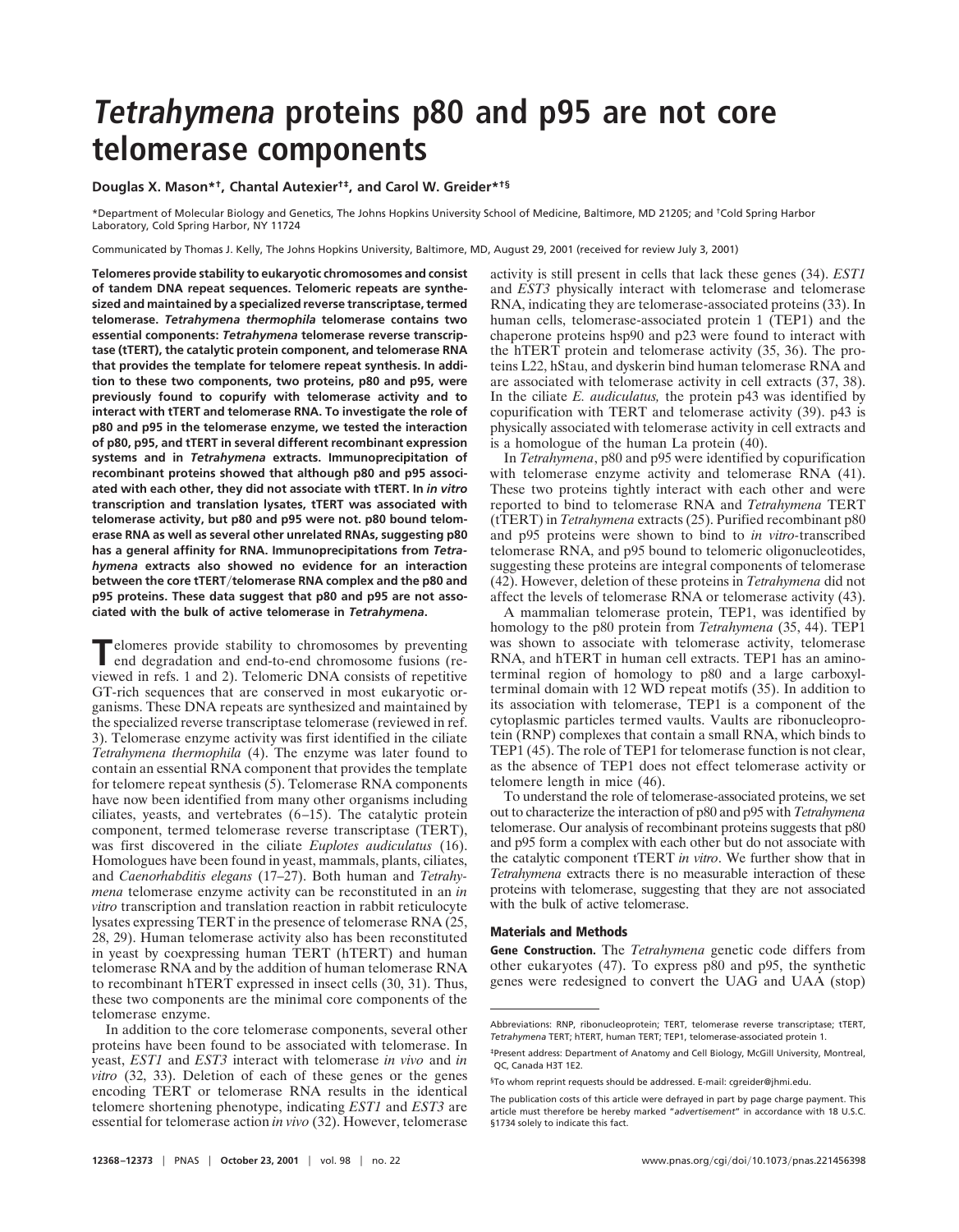codons that encode glutamine in *Tetrahymena* to the appropriate CAG codon. Overlapping oligonucleotides of  $\approx$ 100 bases were synthesized (Bioserve Biotechnologies, Laurel, MD). These oligonucleotides were designed with convenient restriction enzyme sites for subsequent cloning. Overlapping oligonucleotides were annealed and extended by PCR to create a series of overlapping DNA fragments. These overlapping fragments were annealed and extended further by PCR to create 800–1,000 base-pair fragments. The fragments were then cloned into pBluescript (Stratagene) and pSE280 (Invitrogen) vectors for p80 and p95, respectively. Any point mutations or small deletions were corrected by site-directed mutagenesis (CLONTECH). The tTERT gene was generated by a similar procedure and was a kind gift from Kathleen Collins, University of California, Berkeley (25).

**Escherichia coli Protein Expression and Purification.** p80 was tagged at the amino terminus with six histidines (6His) and was expressed from the plasmid pQE30 (Qiagen, Chatsworth, CA) in TG1 bacteria. p95 and tTERT were also tagged with six histidines at their amino termini and expressed from the plasmid pBAD/HisA in LMG194 bacterial strain (Invitrogen). To express p80 and p95 as untagged recombinant proteins, the genes were cloned into pBAD/HisA followed by the removal of the 6His tag sequence. Colonies were initially grown overnight in 5 ml of LB at 37°C and then inoculated into 50 ml of LB and grown to OD = 0.6 at 37°C. Expression was induced with 100  $\mu$ M isopropyl  $\beta$ -D-thiogalactoside (pQE30) or 0.02% (pBAD) arabinose, and cells were grown at 23°C for 2–3 h. Cells were harvested in 50 mM Na $\text{H}_2$ PO<sub>4</sub> (pH 8.0)/300 mM NaCl/10 mM imidazole/0.5% Triton X-100 with 10  $\mu$ g/ml leupeptin and 0.1 mM PMSF. Cell suspensions were incubated with 1 mg/ml lysozyme for 30 min on ice. Lysates were sonicated and centrifuged at  $10,000 \times g$  for 30 min at 4°C. Purification of 6His-tagged proteins with  $Ni^{2+}$ -NTA resin was performed as described by the manufacturer (Qiagen). Fractions were analyzed by  $SDS/7.5%$ PAGE and stained with Coomassie blue. Peak fractions were concentrated with Centricon spin columns (Amicon).

**Antibodies and Immunoprecipitations.** The p80-R and p95-R antibodies were raised against the purified 6His-tagged recombinant proteins. p80-P and p95-P antibodies were raised against synthesized peptides from the p80 sequence CRKKTMFRYLSVT-NKQKWDQTKKKRKEN and p95 sequence CGTYYDYNS-DRW. TERT-P antibody was raised against a peptide from the carboxyl terminus of the protein: CNNLIQDIKTLIPKISAK-SNQQNTN. All immunogens were conjugated to keyhole limpet hemacyanin and injected into rabbits (Convance, Denver, PA). The H1 antibody was raised against *Tetrahymena* linker histone protein H1 and was obtained from the laboratory of David Allis, University of Virginia, Charlottesville. For immunoprecipitations from *E. coli*, Sf9 insect cell extracts, and rabbit reticulocyte lysates,  $1-2 \mu$ l of antisera was prebound to protein A Sepharose beads (Amersham Pharmacia) and washed in PBS. For immunoprecipitation from *Tetrahymena* extracts, antibodies were cross-linked to protein A beads as described in the Immunopure protein A IgG orientation kit (Pierce). Use of cross-linked antibody significantly reduced background during Western analysis. The antibody beads were incubated with extracts containing 1 mg of total protein at 4°C for 2 h. Beads were washed four times with the buffer each extract was made in and resuspended in SDS loading buffer. Elution of antigens from the cross-linked antibodies was performed with 0.1 M glycine (pH 2.8). Samples eluted at low pH were neutralized with final concentration of 30 mM Tris (pH 9.0) before resuspending in SDS loading buffer. All antibodies have similar immunoprecipitation efficiencies of  $\approx$  50% based on immunoprecipitations of proteins from rabbit reticulocyte lysates.

Western Analysis and Autoradiography. After SDS/PAGE, proteins were transferred to Immobilon-P poly(vinylidene difluoride) membrane (Millipore) in 48 mM Tris/39 mM glycine/20% methanol by using a semidry transfer apparatus at 15 V for 30 min (Bio-Rad). The membrane was blocked with 5% dry milk in TBS/0.1% Tween 20. The primary antibodies p80-R and p95-R were used at 1:10,000 dilution, and TERT-P antibody was used at 1:5,000 dilution in 5% dry milk in TBS/0.1% Tween 20 and incubated with blocked membrane. Goat anti-rabbit conjugated to horseradish peroxidase (Bio-Rad) was used at 1:5,000 dilution followed by enhanced chemiluminescence (Amersham Pharmacia). Protein gels to be detected by autoradiography were fixed with 50% methanol and 10% acetic acid for 30 min and then soaked in fluorographic reagent for 15 min (Amersham Pharmacia). Gels were dried and exposed to Hyperfilm (Amersham Pharmacia).

**Baculovirus Expression.** p80, p95, and tTERT were cloned into pFastBac1 or pFastBacHT vectors, and the protocol described in the Bac-to-Bac expression system was followed (GIBCO/BRL). To produce protein from the recombinant viruses,  $\approx 25 \mu$ l of high titer virus was used for infection of  $2.0 \times 10^6$  Sf-9 insect cells grown in Grace's insect cell culture medium with 10% FBS. After infection for 4–5 days with recombinant baculovirus, cells were harvested and lysed with 50 mM  $NaH<sub>2</sub>PO<sub>4</sub>$ , pH  $8.0/300$  mM NaCl/0.5% Triton X-100/10  $\mu$ g/ml leupeptin/0.1 mM PMSF. Lysates were centrifuged at  $10,000 \times g$  for 30 min at 4<sup>o</sup>C and then used in immunoprecipitation reactions.

**In Vitro Transcription and Translation Reactions.** p80, p95, and tTERT were expressed from pCITE-4a (Novagen) by using the TNT quick coupled transcription/translation system (Promega). *In vitro-*transcribed telomerase RNA was added or was expressed in the lysate from a PCR product containing the telomerase RNA gene behind the T7 promoter. Both coexpression of tTERT and telomerase RNA or telomerase RNA addition at the beginning of the transcription and translation reaction reconstituted the same level of telomerase activity. Lysates were diluted 8-fold with 10 mM Hepes, pH  $7.9/100$  mM potassium glutamate/1 mM  $MgCl<sub>2</sub>/10\%$  glycerol/0.5 mg/ml BSA/0.1 mg/ml yeast tRNA/1 mM DTT. Lysates were centrifuged at  $10,000 \times g$  to remove particulate matter before immunoprecipitation.

**In Vitro RNA Transcription.** Telomerase RNA (5) was *in vitro*transcribed as described by the manufacturer (GIBCO/BRL) by T7 RNA polymerase from a PCR product containing the gene encoding the telomerase RNA behind the T7 promoter and gel-purified on 4% PAGE. Full-length 7SL and U2 RNA DNA templates for T7 transcription in rabbit reticulocyte lysates were created by PCR from *Tetrahymena* genomic DNA. A random RNA sequence for T7 transcription was generated from a PCR template derived from the plasmid pUC19 (CLONTECH). All *in vitro* transcripts contain three extra G residues at the 5' end.

**Tetrahymena Extracts.** Strains CU428 and B2086 were grown to midlog phase, starved, and mated as described in ref. 41. Cells were lysed with 10 mM Hepes, pH 7.9/10 mM KCl/1 mM  $MgCl<sub>2</sub>/10\%$  glycerol/0.2% Nonidet P-40 and protease inhibitor mixture (Roche Molecular Biochemicals) and centrifuged at  $10,000 \times g$  at 4°C for 30 min.

**Telomerase Assays.** Telomerase assays were performed by using 3  $\mu$ l of *in vitro* transcription and translation reaction lysate or 20  $\mu$ l of beads containing immobilized protein in immunoprecipitation wash buffer. Samples were added to a telomerase reaction mix that contained 0.6  $\mu$ M primer d(TTGGGG)<sub>3</sub>/250  $\mu$ M dTTP/0.85  $\mu$ M dGTP/0.17  $\mu$ M [ $\alpha$ -<sup>32</sup>PldGTP (3,000 Ci/mmol)/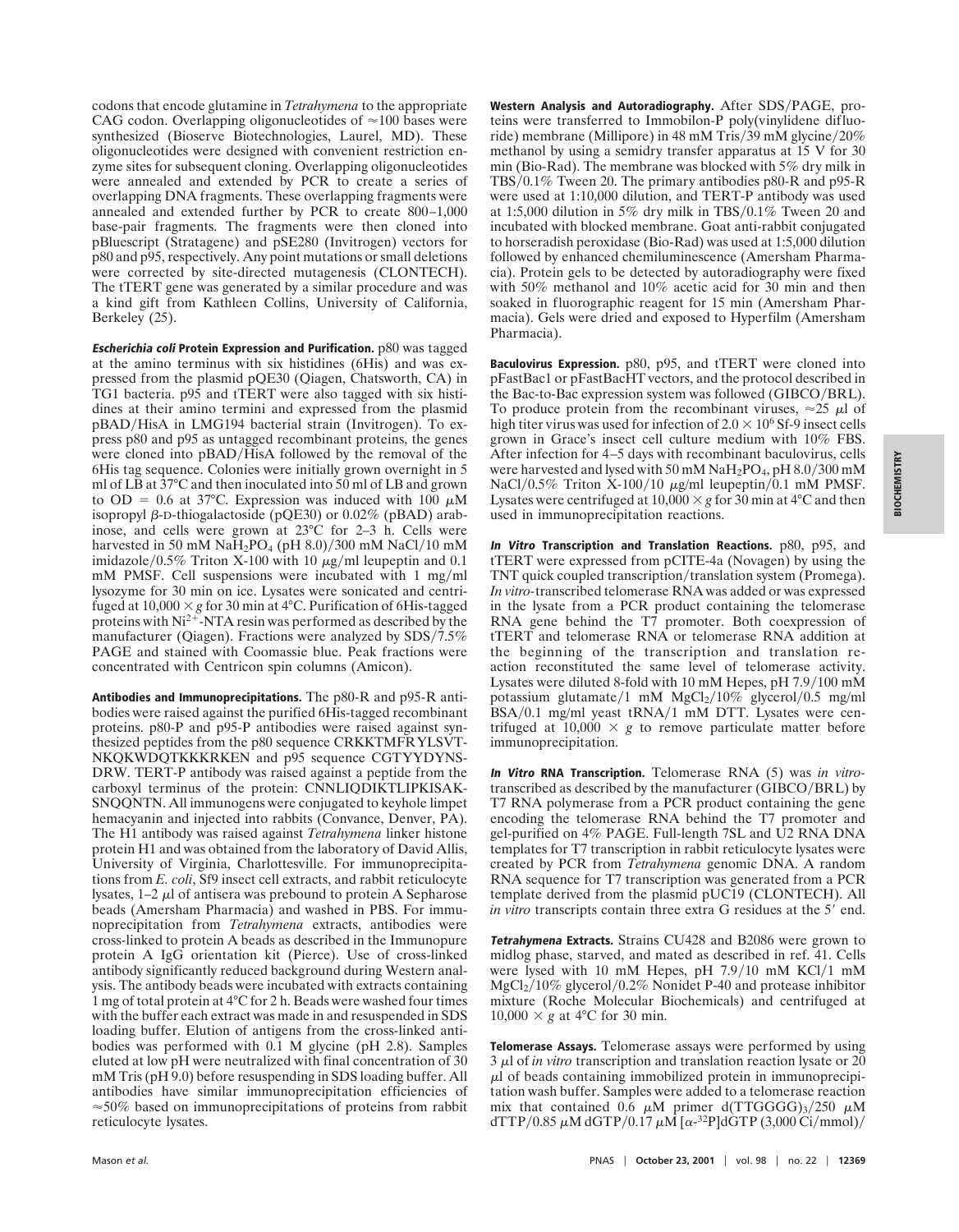

1.5 mM  $MgCl<sub>2</sub>/50$  mM Tris acetate (pH 8.5)/1 mM spermi- $\dim\pi/5$  mM  $\beta$ -mercaptoethanol/60 mM potassium acetate. Samples were assayed in a final volume of  $40 \mu$ l at 30°C for 60 min. The reactions were phenol/chloroform-extracted, precipitated, and resolved on 8% (19:1) acrylamide/7 M urea/0.6  $\times$  TBE  $(Tris/boric acid/EDTA)$  gel. Dried gels were exposed to phosphorimager plates (Fuji) or x-ray film (Kodak).

**Northern Analysis.** RNA was extracted from immunoprecipitation reactions by acid phenol/chloroform and precipitated. RNA was then resolved on 6% (19:1) acrylamide/7 M urea/1  $\times$  TBE gels and transferred to Hybond-N+ membrane (Amersham Pharmacia) for 45 min at 1 amp by using an electroblotter. RNA was UV-cross-linked to the membrane with a UV stratalinker (Stratagene) and then was subjected to hybridization in 200 mM  $Na<sub>2</sub>HPO<sub>4</sub>$ , pH 7.2/15% formamide/7% SDS/1 mM EDTA/1% BSA at 63°C. RNA was detected with random hexamer radiolabeled DNA probes as described (48). The membrane was then washed four times with  $6 \times SSC$  and 0.1% SDS at 63°C and exposed to phosphorimager plates (Fuji) or x-ray film (Kodak).

## **Results and Discussion**

To examine the interactions of p80, p95, tTERT, and the telomerase RNA, we expressed the four components as recombinant products and assayed their interactions by using several different systems. To express the p80, p95, and tTERT proteins in heterologous systems, the codons were redesigned to conform to the standard eukaryotic genetic code (see *Materials and Methods*). Antibodies were raised against both p80- and p95 derived synthetic peptides and recombinant proteins. Antibodies also were raised against a peptide from the carboxyl-terminal region of tTERT (see *Materials and Methods*). Coimmunoprecipitation experiments were first carried out by using *E. coli* and baculovirus systems to test protein–protein interactions in the absence of telomerase RNA. The role of the telomerase RNA in the complex was then tested by using *in vitro* transcription and translation lysates as well as extracts from *Tetrahymena* cells.

**p80, p95, and tTERT Interaction in E. coli Extracts.** To test for protein–protein interactions, p80 and p95 were expressed as untagged proteins, and the tTERT was expressed as a 6Histagged fusion protein. Immunoprecipitations were performed **Fig. 1.** (*A*) *In vitro* interactions of recombinant p80, p95, and tTERT in *E. coli* extracts. Immunoprecipitation reactions were done from *E. coli* extracts that contain p80, p95, and tTERT (lanes 2–13) or from a mixed extract containing all three proteins (lanes  $14-17$ ). The samples were resolved by SDS/ PAGE and stained with Coomassie blue. The p80 and p95 recombinant proteins were expressed without any epitope tags, whereas the tTERT protein had an amino-terminal 6His tag. The extract used for each set of immunoprecipitations is indicated at the top, and the antibodies used are indicated at the top of each lane. PIS, preimmune serum. Molecular mass marker was loaded in lane 1 with indicated masses in kDa to the left. (*B*) *In vitro* interactions of recombinant p80, p95, and tTERT in baculovirus-infected insect cells. p80, p95, and tTERT were expressed individually or together in Sf9 insect cells by baculovirus infection. All three proteins were expressed with an amino-terminal 6His tag. Immunoprecipitations were performed from cells that express individual components (lanes 1–3) or those that coexpressed p80, p95, and tTERT (lanes 4–6). Proteins were detected by Western analysis with antibodies against all three proteins.

on extracts containing one of the proteins or from mixed extracts containing all three proteins. The pellets from the immunoprecipitation reaction were then resolved by SDS/PAGE and visualized with Coomassie blue (Fig. 1*A*). Each polyclonal antibody specifically immunoprecipitated the protein it was raised against. Preimmune serum did not immunoprecipitate any of the three recombinant proteins. Both the p80 and p95 antibodies raised against recombinant protein were able to coimmunoprecipitate a complex containing both p80 and p95, indicating that these proteins associate with each other as described (42). However, the tTERT antibody only immunoprecipitated tTERT, suggesting that there was no interaction between the  $p80/p95$  complex and tTERT in this recombinant system.

**p80, p95, and tTERT Interactions in Insect Cell Extracts.** There are several reasons we might have failed to detect an association of tTERT with p80 and p95 in the *E. coli* system. First, the proteins might require a posttranslational modification not generated in *E. coli*. Second, the proteins may need to be expressed and translated in the same cell to allow complex formation. To address these issues, we expressed the three proteins in Sf9 insect cells by using the baculovirus expression system (see *Materials and Methods*). All three proteins (p80, p95, and tTERT) were expressed as 6His-tagged fusion proteins. The proteins were either expressed alone or coexpressed by virus coinfection to allow for the assembly of potential protein complexes within the insect cells. Western analysis confirmed the expression of each protein from insect cells expressing individual proteins or coexpressing p80, p95, and tTERT (data not shown). The immunoprecipitation reactions were carried out with p80 and p95 antibodies that were raised against synthetic peptides rather than those raised against recombinant proteins. The pellets from these immunoprecipitation reactions were resolved by SDS/ PAGE, and proteins were detected by Western analysis with antibodies against p80, p95, and tTERT (Fig. 1*B*). All three antibodies were able to immunoprecipitate the corresponding target protein. As observed earlier, the p80 antipeptide antibody coimmunoprecipitated both p80 and p95 from the extracts made from coinfected cells. The p95 antipeptide antibody immunoprecipitated only p95 and not p80. Failure of this antibody to immunoprecipitate the  $p80/p95$  complex may result from inac-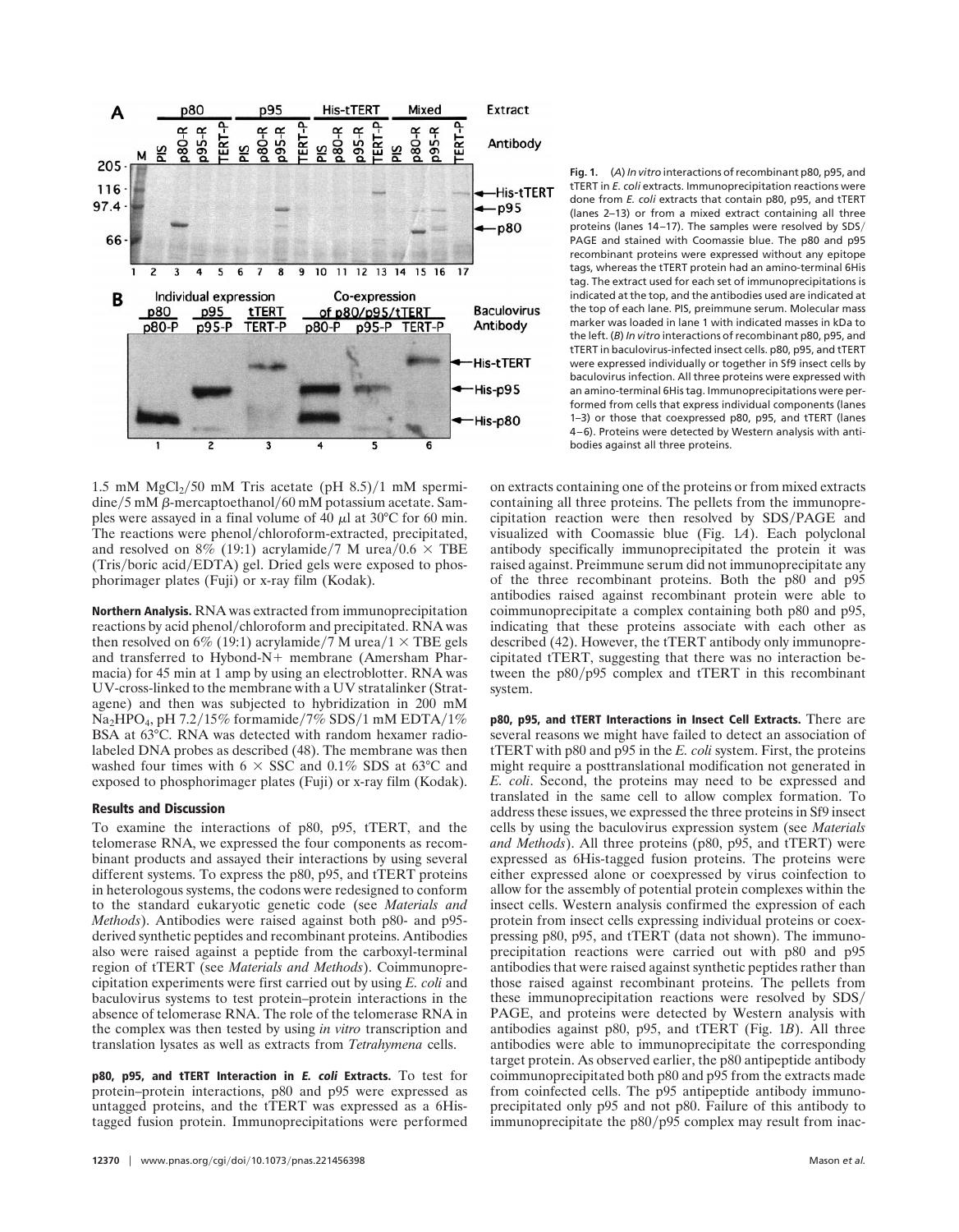cessibility of the specific epitope in the  $p80/p95$  complex. As shown above, polyclonal antibodies raised against the p95 recombinant protein did immunoprecipitate the  $p80/p95$  complex (Fig. 1*A*). The antipeptide antibody against tTERT only immunoprecipitated tTERT and did not coimmunoprecipitate the p80/p95 complex. Again, these immunoprecipitations failed to show an interaction of  $p80/p95$  with tTERT. The tTERT peptide antibody used in these immunoprecipitation experiments may have not detected a potential complex if its specific epitopes were masked. To test this, we used the 6His tag placed at the amino terminus of each protein to purify potential complexes in both the *E. coli* and baculovirus expression systems. Again, no interaction between  $p80/p95$  and tTERT was seen when each protein was purified by its specific amino-terminal tag (data not shown).

**p80, p95, tTERT, and Telomerase RNA Interactions in Rabbit Reticulocyte Lysates.** An important component of the telomerase complex that was missing in these experiments is the telomerase RNA. To test whether the telomerase RNA is needed for the association of p80/p95 with tTERT, we used an *in vitro* transcription and translation reaction in rabbit reticulocyte lysates to express p80, p95, tTERT, and telomerase RNA. Because telomerase activity can be reconstituted in *in vitro* transcription and translation lysates (25, 28, 29), we examined the association of each component with active telomerase. The three protein components were coexpressed in *in vitro* transcription and translation lysates containing 35S-radiolabeled methionine. Telomerase RNA was either coexpressed or added at the beginning of the transcription and translation reaction. Immunoprecipitations from these reactions were assayed for protein interactions, telomerase RNA binding, and telomerase activity (Fig. 2). Analysis of the *in vitro* transcription and translation reaction before immunoprecipitation showed that all three proteins, telomerase RNA, and telomerase activity were present. Preimmune serum did not immunoprecipitate p80, p95, tTERT, telomerase RNA, or telomerase activity. Antibodies raised against recombinant p80 and p95 coimmunoprecipitated the  $p80/p95$  protein complex but not tTERT or telomerase activity. However, telomerase RNA did coimmunoprecipitate with the p80/p95 complex. The tTERT antibody immunoprecipitated tTERT, telomerase RNA, and telomerase activity but not the  $p80/p95$  complex. This suggested that  $p80$  and  $p95$  are not a part of an active telomerase complex but are capable of interacting with the telomerase RNA subunit as has been described (42). Finally, we assayed telomerase activity in crude transcription and translation lysates before immunoprecipitation. The presence of p80 and/or p95 with tTERT and telomerase RNA affected neither the telomerase activity level nor the length or pattern of the products produced (data not shown).

To determine whether p80, p95, or both proteins were mediating the interaction with telomerase RNA, each protein was individually expressed in the *in vitro* transcription and translation reaction. Results of immunoprecipitations showed that telomerase RNA was precipitated only in the reactions containing p80, indicating that this is the subunit that associates with telomerase RNA (data not shown). To address the specificity of telomerase RNA binding, the amount of telomerase RNA added to *in vitro* transcription and translation reactions was titrated to limiting amounts. Telomerase RNA binding was assayed by immunoprecipitation followed by Northern analysis (Fig. 3*A*). At low levels of input RNA, tTERT bound a significant amount of telomerase RNA but the  $p80/p95$  complex did not, suggesting that tTERT has a higher specificity for telomerase RNA than p80. Autoradiography showed equal amounts of p80, p95, and tTERT were immunoprecipitated (Fig. 3*B*).

p80 and its human homologue TEP1 were previously shown to bind telomerase RNA and vault RNA (45). To further test the specificity of the p80 interaction with telomerase RNA, we



**Fig. 2.** Interactions of recombinant p80, p95, and tTERT and telomerase RNA in rabbit reticulocyte lysates. p80, p95, tTERT, and telomerase RNA were expressed by *in vitro* transcription and translation in the presence of [35S]methionine by using rabbit reticulocyte lysates. The input material is shown in lane 1. Immunoprecipitations were performed with the antibodies indicated at the top of each lane (lanes 2–5). (*A*) Autoradiography of expressed and immunoprecipitated 35S-methionine-labeled proteins after SDS/PAGE. PIS, preimmune serum. (B) Northern analysis to detect telomerase RNA from immunoprecipitations. (*C*) Telomerase enzyme activity from immunoprecipitations.

examined the interaction of p80 with several other unrelated RNAs. *Tetrahymena* 7SL, U2, and a random RNA sequence were included along with telomerase RNA in the *in vitro* transcription and translation reaction, and immunoprecipitations were carried out. All four RNAs were immunoprecipitated with antibodies against p80; however, only the telomerase RNA was immunoprecipitated with the antibodies against tTERT (Fig. 4 *A* and *B*). Autoradiography showed that the appropriate proteins were immunoprecipitated in these reactions (Fig. 4*C*). Thus, the association of p80 with telomerase RNA could be due to its nonspecific interaction with a variety of RNAs.

**p80, p95, tTERT, and Telomerase in Vivo Interactions in Tetrahymena.** To investigate whether the interaction of p80 and p95 with tTERT and telomerase RNA might require some additional factor, we carried out immunoprecipitation experiments directly from *Tetrahymena* extracts. Because of the low tTERT levels in *Tetrahymena*, antibodies were first cross-linked to protein A beads before immunoprecipitation (see *Materials and Methods*) and then detected by Western analysis (Fig. 5*A*). A titration of all three purified recombinant proteins probed by Western analysis showed very similar signals for p80, p95, and tTERT, indicating that the affinity of the antibodies is equivalent (data not shown). In addition to Western analysis, the immunoprecipitation reactions were assayed for telomerase RNA and telomerase activity (Fig. 5 *B* and *C*). Preimmune serum and a control antibody against *Tetrahymena* histone protein (H1) did not immunoprecipitate p80, p95, tTERT, or telomerase RNA, and only background levels of telomerase activity were observed.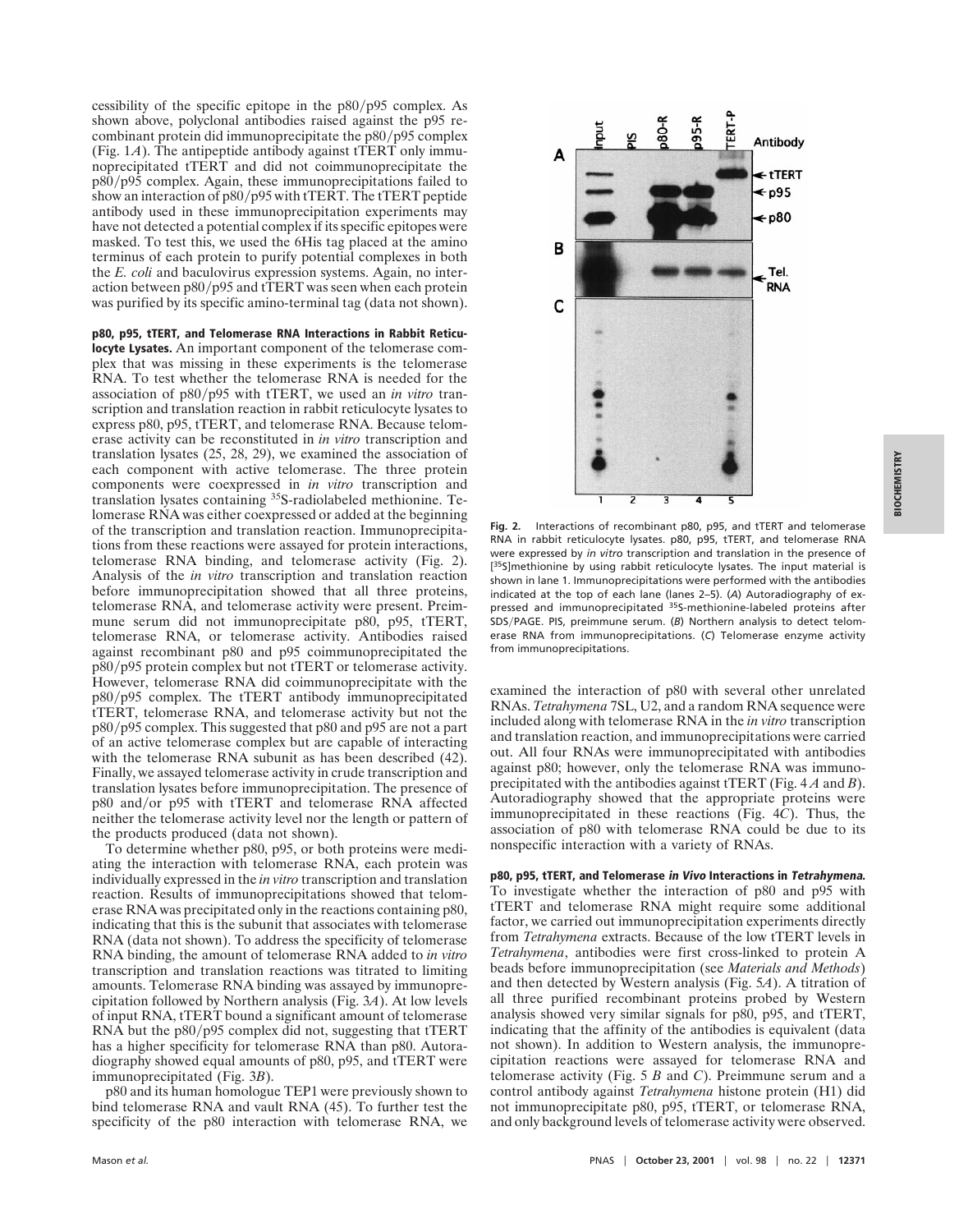

**Fig. 3.** Specificity of telomerase RNA protein binding. p80, p95, and tTERT were expressed by *in vitro* transcription and translation in the presence of [<sup>35</sup>S]methionine using rabbit reticulocyte lysates. After 1 h of protein synthesis, telomerase RNA was added to a final concentration of 1.0, 0.25, or 0.05  $nq/u$  and allowed to bind for 30 min. Immunoprecipitations were performed with the p80-R (lanes 2–4), p95-R (lanes 5–7), and TERT-P (lanes 8–10) antibodies from each reaction. (*A*) Northern analysis to detect telomerase RNA from immunoprecipitations. A DNA loading control (L.C.) was added before RNA extraction. (*B*) Autoradiography of immunoprecipitated 35S-methioninelabeled proteins after SDS/PAGE (lanes 2-10). Input lysate after 1 h of protein synthesis before telomerase RNA addition is shown in lane 1.

Antibodies against p80 and p95 coimmunoprecipitated the p80/p95 complex but not tTERT, telomerase RNA, or significant levels of telomerase activity. The tTERT antibody immunoprecipitated tTERT, telomerase RNA, and high levels of telomerase activity but not the  $p80/p95$  complex. The tTERT antibody also immunoprecipitated a tTERT degradation product, which was also observed in baculovirus-infected insect cell extracts and in *in vitro* transcription and translation lysates. As an additional control, we preincubated the tTERT antibody with the peptide against which the antibody was raised. This blocked precipitation of tTERT, telomerase RNA, and telomerase activity. This evidence suggested that the  $p80/p95$  complex is not associated with the bulk of the tTERT/telomerase RNA complex in *Tetrahymena* cell extracts.

In the ciliate *Euplotes crassus,* telomerase activity fractionates into several higher-order complexes during development (49).



**Fig. 4.** Interactions of p80 with various RNAs. p80 and tTERT were expressed individually by *in vitro* transcription and translation in the presence of [35S]methionine using rabbit reticulocyte lysates. DNA templates for T7 transcription of telomerase RNA, 7SL RNA, U2 RNA, and a random RNA derived from pUC19 were included in the reaction. Immunoprecipitations were performed with the p80-R and TERT-P antibodies. (*A*) Northern analysis to detect telomerase RNA, 7SL RNA, and random RNA from immunoprecipitations. (*B*) Northern analysis to detect telomerase RNA and U2 RNA from immunoprecipitations. (*C*) Autoradiography of immunoprecipitated 35S-methionine-labeled proteins after SDS/PAGE.



**Fig. 5.** Interactions of p80, p95, tTERT, and telomerase RNA in *Tetrahymena* extracts. Immunoprecipitations from *Tetrahymena* extracts were done with the antibodies indicated at the top of each lane (lanes 1–5). PIS, preimmune serum. The H1 antibody was raised against *Tetrahymena* linker histone protein H1. Antibodies were cross-linked to protein A beads (see *Materials and Methods*). The TERT-P antibody was also prebound with the carboxyl-terminal tTERT peptide, against which it was raised before the addition to the extract (lane 6). (*A*) Western analysis with antibodies against p80, p95, and tTERT of proteins eluted from cross-linked antibody immunoprecipitation pellets. tTERT\* indicates a degradation product. (*B*) Northern analysis to detect telomerase RNA from immunoprecipitations. Telomerase RNA\* indicates a degradation product. (*C*) Telomerase enzyme activity from immunoprecipitations.

To examine whether the  $p80/p95$  complex is found associated with telomerase at a particular developmental stage, we tested the association of the components in both mated and vegetative extracts. No association was detected in either type of extract (data not shown). It remains possible that p80 and p95 are associated with the telomerase core enzyme during a particular stage in the *Tetrahymena* life cycle.

The complexes seen in *Tetrahymena* extracts were similar to those observed in the *in vitro* transcription and translation reactions except the  $p80/p95$  complex did not interact with telomerase RNA. Similarly, the  $p80/p95$  complex did not interact with *Tetrahymena* 7SL and U2 RNA in *Tetrahymena* extracts (data not shown). Thus, the specificity of RNA–protein interactions is significantly greater *in vivo* than *in vitro*. Perhaps p80 is in a specific cellular compartment and/or bound to a specific RNA and is not free to exhibit nonspecific RNA interactions *in vivo*.

Telomerase associated-proteins have a variety of functions such as recruitment of telomerase to the telomere, RNA stability, RNP assembly, and localization. In yeast, *EST1*, *EST3*, and *CDC13* are not required for telomerase enzyme activity but are essential for telomere maintenance *in vivo* (32, 34). In ciliates, the only other identified telomerase-associated protein is p43 from *E. audiculatus* (40). This protein shares homology to the human La protein that has been implicated in several functions such as RNA termination and RNP maturation of RNA polymerase III transcripts (reviewed in ref. 50). p43 likely associates with telomerase because in ciliates telomerase RNA is a RNA polymerase III transcript (51). Whether p80 and p95 play any